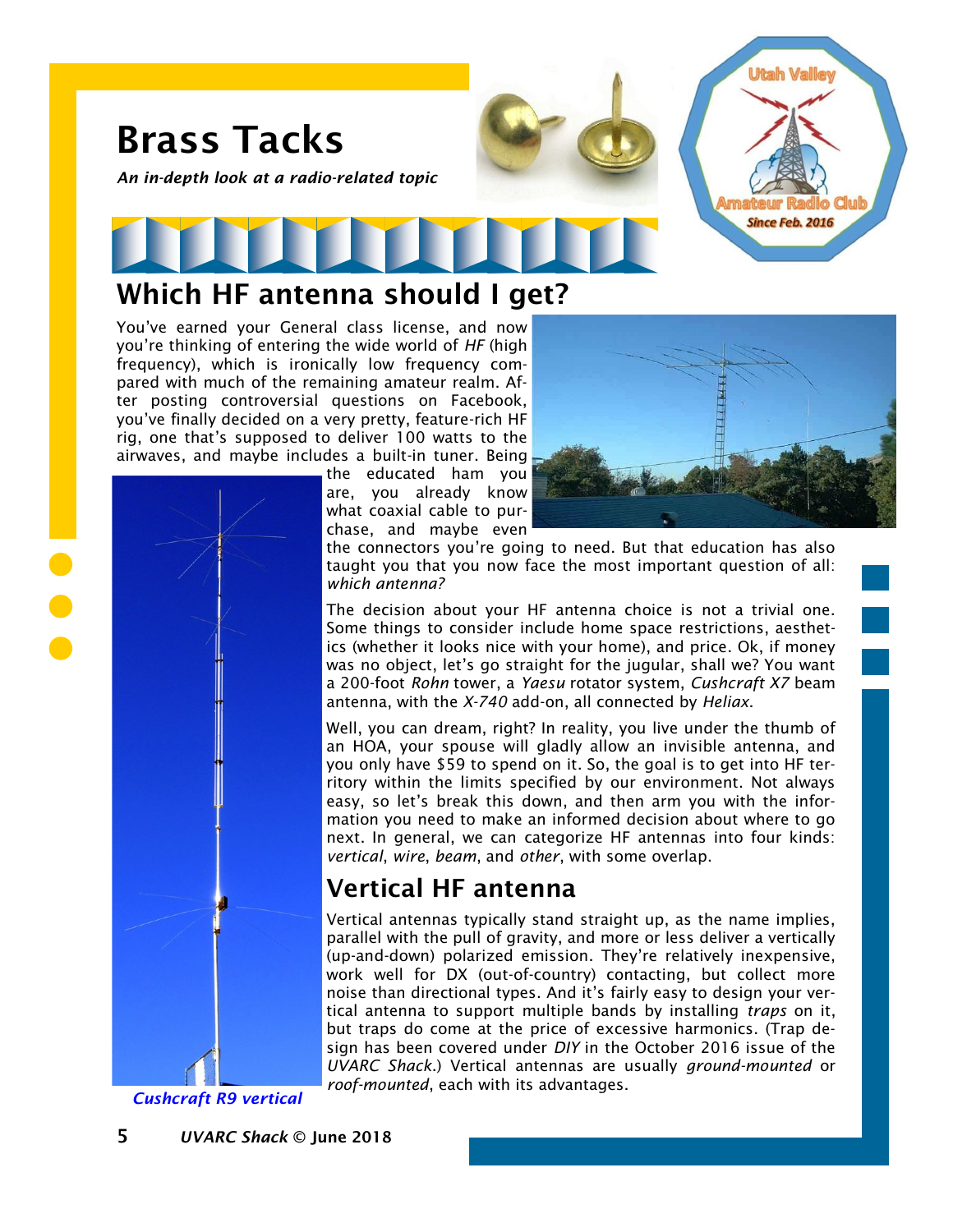# Brass Tacks

*continued*

#### Ground-mounted vertical antenna

Mounting your vertical antenna on the ground works well, as long as you have a really good connection to ground. But that requires two things: underground *radials* and a wet ground. The wetter, the better. In fact, if you could make your vertical float on salty seawater instead of dirt, that's about as good as you can get. And if you're mounting it on normal Utah ground, the more radials you install *an inch or so* below ground, the more you can make up for the lack of ground moisture. I'm not a fan of the "staple" approach, because vegetation has a habit of pushing things like radials up, catching in your mower.

Ground-mounting your vertical this way is great when it's free of nearby obstructions, like your house, your neighbors' houses, chain-link fencing, and forestry. Just don't forget about your radials when you go to dig that hole to bury your favorite pet some years later. Finally, the temptation to install or park



Utah Valle

**Since Feb. 2016** 



future stuff (shed, RV pad, flower bed, trailer, swing set, etc.) on your vast, empty-looking real estate can be more than your spouse can bear.

## Roof-mounted vertical antenna

If you choose to mount your vertical antenna on your roof, you're looking at a tall structure if you do it correctly. And if you want it to work well, once again you need to install radials. You should

connect to the ground base of your antenna at least two radials per

band, each about 1/4-wave long, installed symmetrically (on opposite sides from each other), and about 20 to 30 degrees down from level. Once again, while this vertical configuration tends to work well, your spouse might not appreciate its external beauty as much as you admire its function.

By the way, some manufacturers claim that their vertical antennas do not require radials, because they've installed loading coils that provide a match to the characteristic impedance. Problem is, the radials provide a *counterpoise* to the *radiator*, meaning they provide a complement to the radiating rod sticking up in the air, like a dipole standing on its end, so replacing the radials with a matching coil actually replaces half of your antenna with a circuit that does little to help with performance.

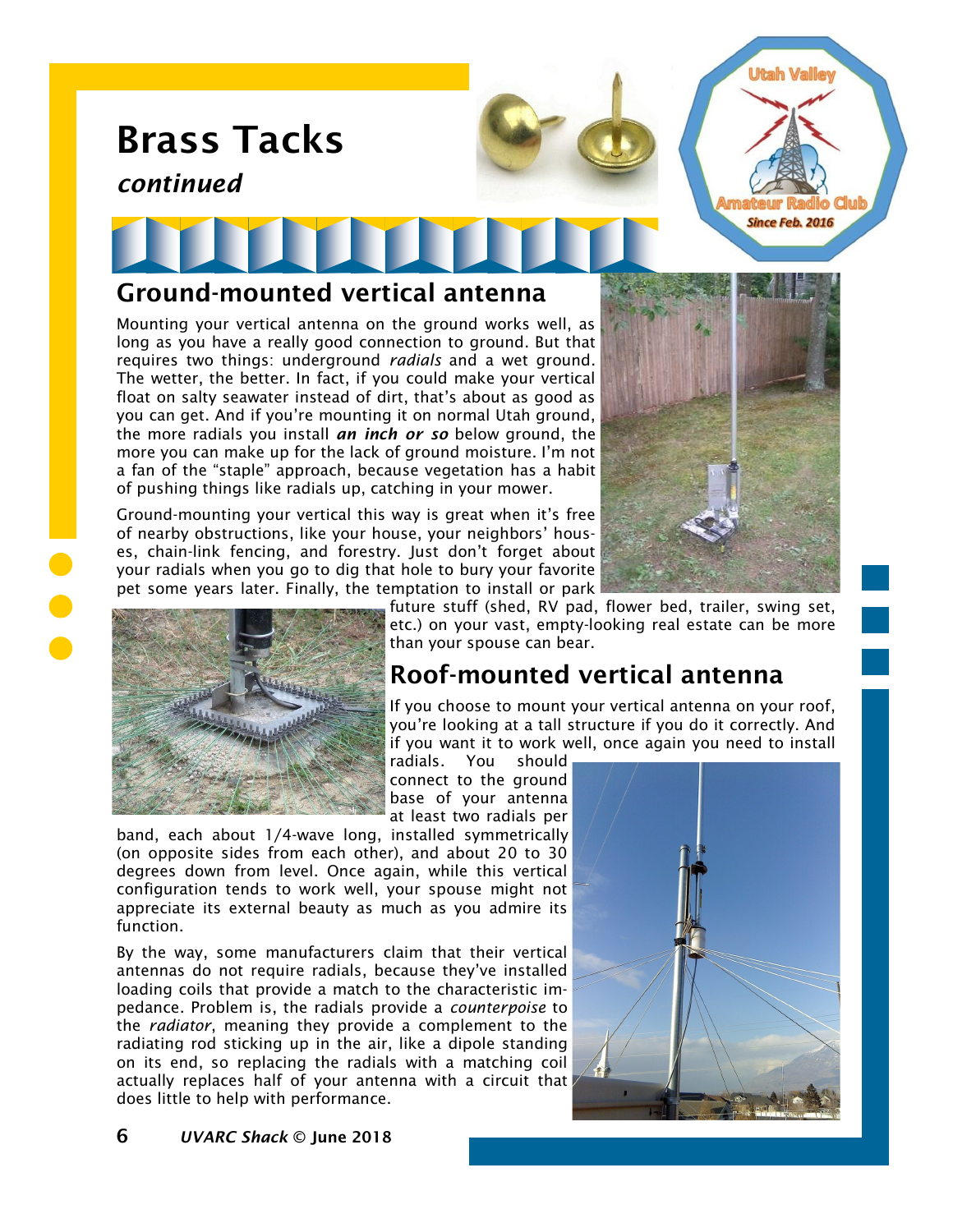

#### Wire HF antenna

A wire antenna of one kind or another is typically the HF amateur's first antenna, primarily because of low-cost, availability, and ease-of-use. Most hams who want to get on the *lowbands* start out with a *dipole*, probably the most common HF antenna on the planet. A person can take a single trip to Ham Depot, and for less than \$7, can build one of the very bestperforming antennas that exists. Pretty much all you need is an SO-239 bulkhead connector, some PVC, and 35 feet of 14 gauge stranded wire, and suddenly you're joining an ongoing net in Iowa, or making contact with a kid throwing out CQs in Hawaii. This 20-meter version was featured in the July 2017 issue of the *UVARC Shack*.

But due to our dry Utah ground, you might need to get your dipole up higher than your house.

Also, even though your dipole performs phenomenally, it's limited to a single band. Furthermore, you might not have the ability to get your dipole to stand flat-top, and will need to rely on a sloper, which is no more than a slanted dipole, or on an inverted-V configuration.

One of the disadvantages of a dipole antenna is that it's designed for a single band. Like with a vertical antenna, it's not difficult to convert your dipole into a multi-band transmitter by installing traps on it. Otherwise, probably the two most popular alternatives are the off-center-fed (OCF) dipole and the fan dipole. A simple four-band fan design was featured in the Octo-

ber 2017 issue of the *UVARC Shack*.



*5-band fan dipole center section*



*G5RV antenna, coiled up*

Yet another is the famed *G5RV* antenna, which requires plenty of height, tremendous patience, and some amount of skill to get working well in Utah. This is because the bottom of its vertical section needs to be raised as far above the ground and away from metallic objects as you can get it, due to its notorious ability to couple with nearby conductors. Additionally, its vertical ladder-line should be hung as close to 90 degrees from both horizontal elements as possible.

If you're looking to get into the really low frequencies (80 meters or 160 meters), but don't have several acres to spread out a large dipole antenna, an *inverted-L* might be your choice. Its design allows you to use part of the dipole length in a vertical section,

reducing the necessary length of your property, but requiring greater height for the vertical section. Another, the end-fed half-wave (EFHW) wire antenna is like an inverted-L, but without the vertical section, which is replaced with an RF transformer for loading and matching.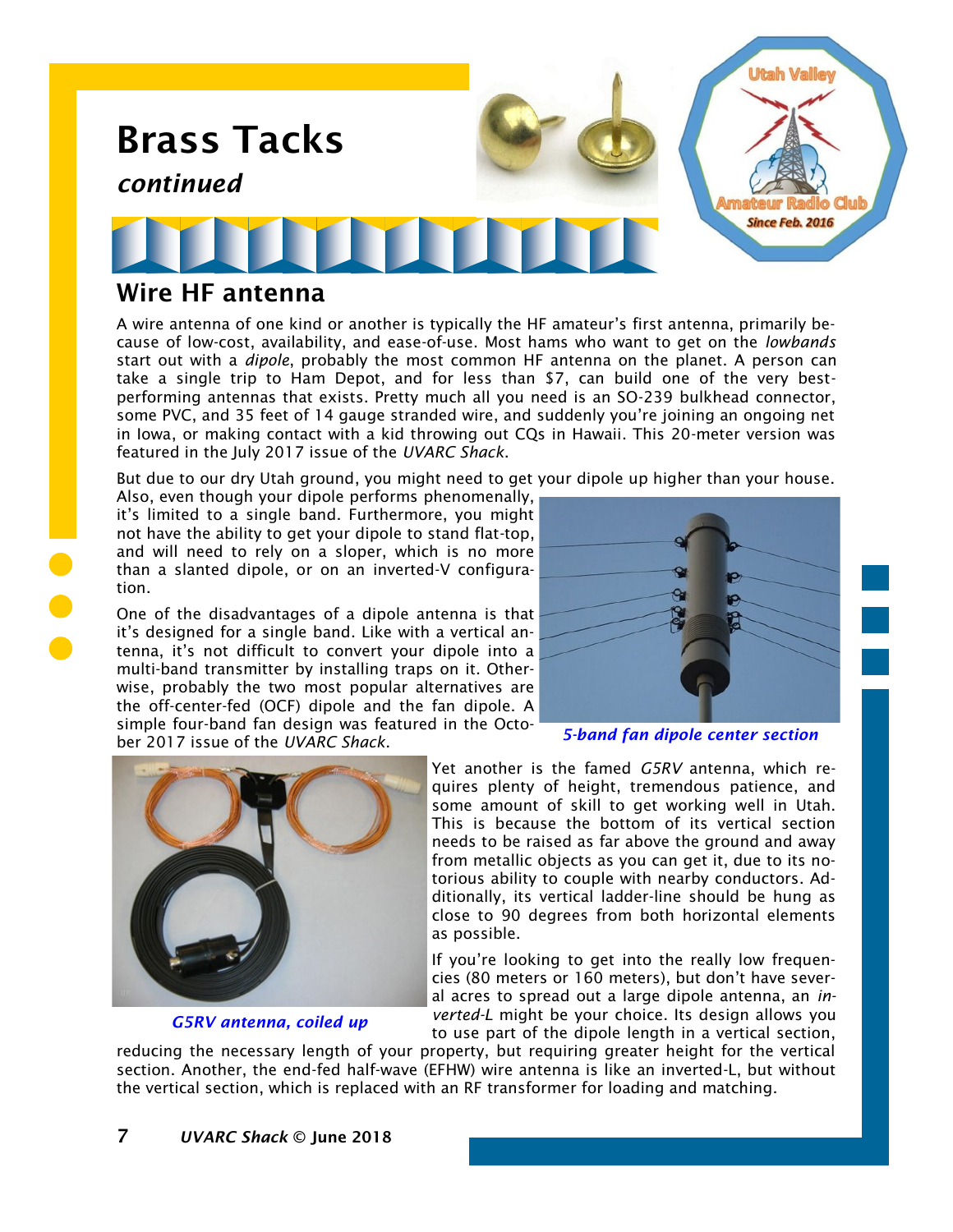

ferred to as a *random wire* antenna. Length and composition (copper, steel, aluminum, etc.) do not matter very much, but to make this conductor work as a transmitting line, you'll need a good *tuner* in many cases. Most tuners specify their maximum SWR or impedance (essentially, SWR = antenna impedance / 50 ohms), so that they can "tune" an antenna that presents an SWR of a specific amount or less. So, if your tuner's unable to handle a maximum SWR greater than 3.0:1 (very common with built-in auto-tuners), a random wire might not work for you, but if it can handle an SWR of, say, 10.0:1, you're probably in good shape with most random conductors.

#### Beam HF antenna

If you want a truly ham-looking antenna, a *beam* is for you. It performs well, brings in a lot less noise than a vertical, and looks fabulous. It does come with a few disadvantages, however. A beam requires a *rotator* (motor drive that you can work from within your shack, to turn the antenna in a particular direction), it might anger your HOA, and it's relatively expensive. Also, a beam tends to present a high wind load, meaning that it might not be able to withstand the same winds as well as a vertical, for example. Which means you'll probably need to install guy wires to the tower holding up the beam.



#### *Yagi beam antenna*

The two most common beams are the *Yagi* and the *log periodic* beam. A log periodic antenna is made from a collection of conducting elements of different lengths installed at specific distances apart, sized and spaced according to a somewhat logarithmic scale, to resonate on multiple bands. A Yagi antenna is similar, in that it's also constructed from a collection of conducting elements, but with one pair that's resonant at the *target frequency*, and others of siz-



#### *Log periodic beam antenna*

es that are designed to sort of funnel the RF signal to maximize its forward gain.

All the elements of a log periodic antenna are *active*, and typically support a variety of frequency bands, but suffer from limited gain. A Yagi typically only supports one to four bands, but usually exhibits large gain due to its *directivity*. The pair of elements that the feedline connects to, is the only part of the Yagi antenna that's active, but without the other (*parasitic*) elements, it's not much more than a dipole. A log periodic is a great performer, but a Yagi will typically set you back a little less.

8 *UVARC Shack* © June 2018